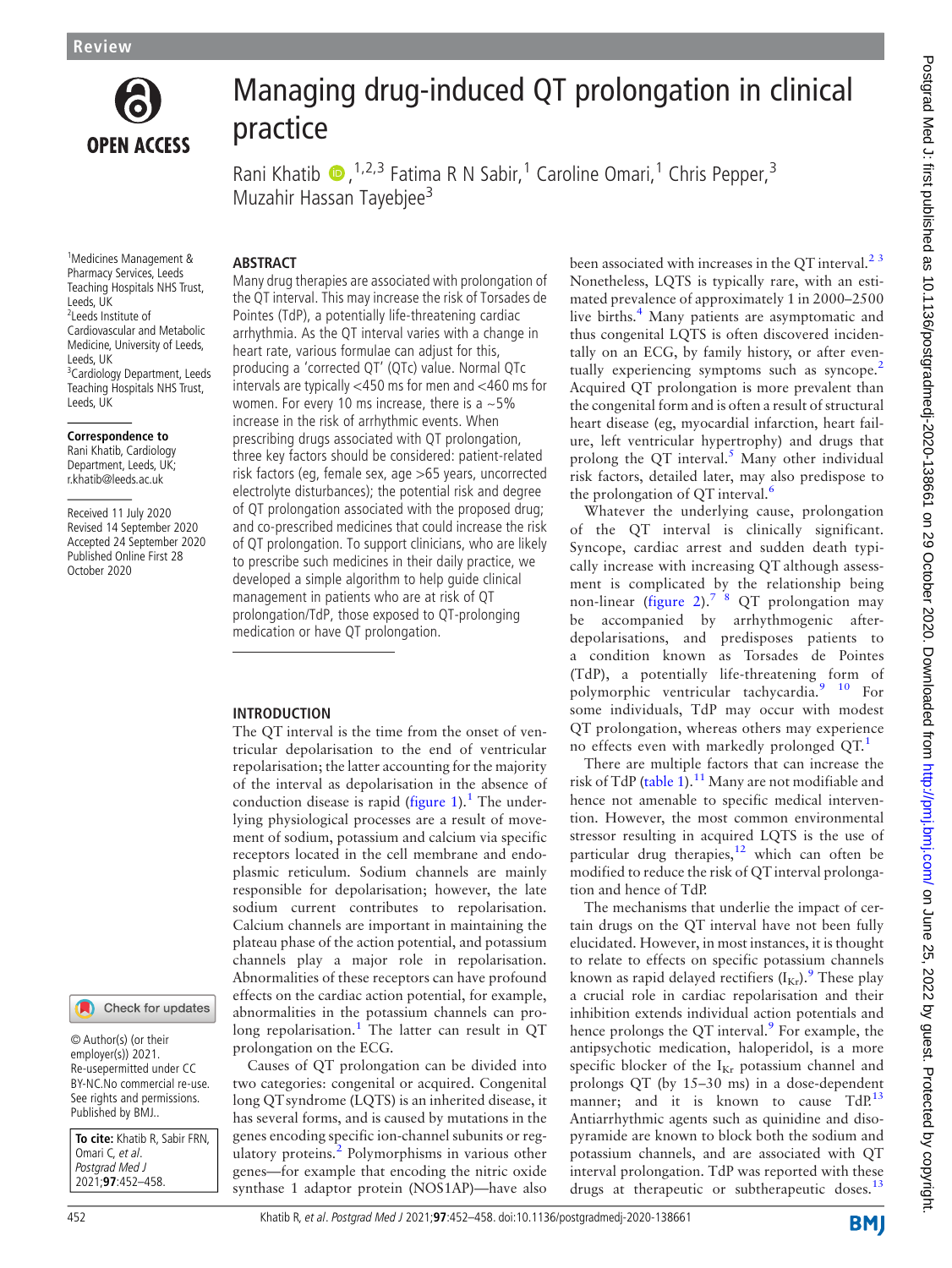<span id="page-1-0"></span>

Figure 1 Measurement of the QT interval.

<span id="page-1-1"></span>

Figure 2 Non-linear relationship in the estimated rate of patients being free of cardiac events at 40 years of age and QT interval corrected for heart rate (QTc). The study included 647 patients from families with long-QT syndrome divided into four quartiles based on QTc interval. 'Cardiac events' were defined as the occurrence of syncope, cardiac arrest or sudden death, and these increased non-linearly with increasing QTc. Data were extracted from a Kaplan–Meier survival graph presented in Priori et al  $(2003)^8$  $(2003)^8$  using WebPlotDigitizer v3.9.

Antiarrhythmics-induced TdP is often precipitated in the pre-sence of hypokalaemia or hypomagnesaemia.<sup>[13](#page-6-9)</sup> Tricyclic antidepressants can prolong the QT interval primarily by blocking sodium channels, although this effect is increased if a potassium channel blocker is co-administered.<sup>[13](#page-6-9)</sup>

<span id="page-1-2"></span>

|                                                            | <b>Table 1</b> Patient risk factors for Torsades de pointes with drug-induced |  |  |
|------------------------------------------------------------|-------------------------------------------------------------------------------|--|--|
| QT prolongation. <sup>10</sup> <sup>14</sup> <sup>15</sup> |                                                                               |  |  |

| Non-modifiable |                                                                                                                                                                                                                                                          | <b>Potentially modifiable</b> |                                                                                                                                                                                                                 |
|----------------|----------------------------------------------------------------------------------------------------------------------------------------------------------------------------------------------------------------------------------------------------------|-------------------------------|-----------------------------------------------------------------------------------------------------------------------------------------------------------------------------------------------------------------|
|                | Congenital long QT syndrome*<br>QT-prolonging drugs should not<br>be used in these patients<br>Structural heart diseases, such<br>as heart failure (low ventricular<br>ejection fraction), left ventricular<br>hypertrophy, and myocardial<br>infarction |                               | $\blacktriangleright$ Bradycardia<br>• Uncorrected electrolyte distur-<br>bances (hypokalaemia, hypo-<br>magnesaemia, hypocalcaemia)<br>$\blacktriangleright$ Recent cardioversion with<br>a QT-prolonging drug |
|                | Thyroid disease (not treated);<br>more common with<br>hypothyroidism                                                                                                                                                                                     |                               |                                                                                                                                                                                                                 |
|                | Impaired hepatic or renal func-<br>tion (could affect drug<br>metabolism)<br>Female sex                                                                                                                                                                  |                               |                                                                                                                                                                                                                 |
|                | Age $>65$ years                                                                                                                                                                                                                                          |                               |                                                                                                                                                                                                                 |

\*Congenital long QT syndrome is rare (estimated prevalence: ~1 in 2000–2500 infants) but is associated with a risk of arrhythmia and premature sudden death.<sup>4</sup>

To reduce the risk of TdP, healthcare professionals should be aware of drugs that can prolong the QT interval. However, few recommendations exist for managing the risk of drug-induced QT prolongation in clinical practice. Many studies have introduced risk models for predicting prolongation of the QT interval/ $TdP<sub>16–18</sub>$  $TdP<sub>16–18</sub>$  $TdP<sub>16–18</sub>$  but these tools are often not generalisable across all populations. They also do not provide guidance on how to manage high-risk cases once identified. In this review, we provide guidance on what should be considered when prescribing QT-prolonging medications in any speciality, in order to rationalise the associated risks and benefits and support clinicians in making clinical judgements in a holistic manner. We also describe the recommended steps in managing QT prolongation if it arises.

# WHAT IS A NORMAL QT INTERVAL AND WHAT LEVEL OF INCREASE IS SIGNIFICANT?

The QT interval should be assessed from a good-quality ECG readout that is free from noise artefacts and has a stable baseline. It should be determined as a mean value based on at least 3–5 cardiac cycles.<sup>[19](#page-6-11)</sup>

It is important to review the entire ECG before specifically assessing the QT interval, to ensure that other conditions such as bradycardia, myocardial infarction or cardiomyopathy are not responsible for any changes in QT. In addition, the QT interval cannot be assessed in the usual way in patients whose QRS duration is abnormal (eg, those with bundle branch block).<sup>1</sup>

Even in patients with an otherwise normal ECG readout, analysis of the QT interval is made more difficult by substantial natural variability.<sup>[1](#page-6-0)</sup> For example, it is typically prolonged at slower heart rates and shortened when heart rate is increased. However, various formulae have been proposed to adjust for these variations, thus producing a 'corrected QT' (QTc) value.<sup>[1](#page-6-0)</sup> The most frequently used formula in clinical practice is the version proposed by Bazett, $^{20}$  $^{20}$  $^{20}$  although this is associated with potential overcorrection at high heart rates and undercorrection at lower heart rates.<sup>[21](#page-6-13)</sup> Other formulae, such as those of Fridericia or Framingham, may perform better.<sup>[21](#page-6-13)</sup>

Many physicians—including cardiologists—are not always able to accurately identify a long  $QT$  interval, $^{22}$  $^{22}$  $^{22}$  and this can lead to 'false alarms' that cause unnecessary concern to patients.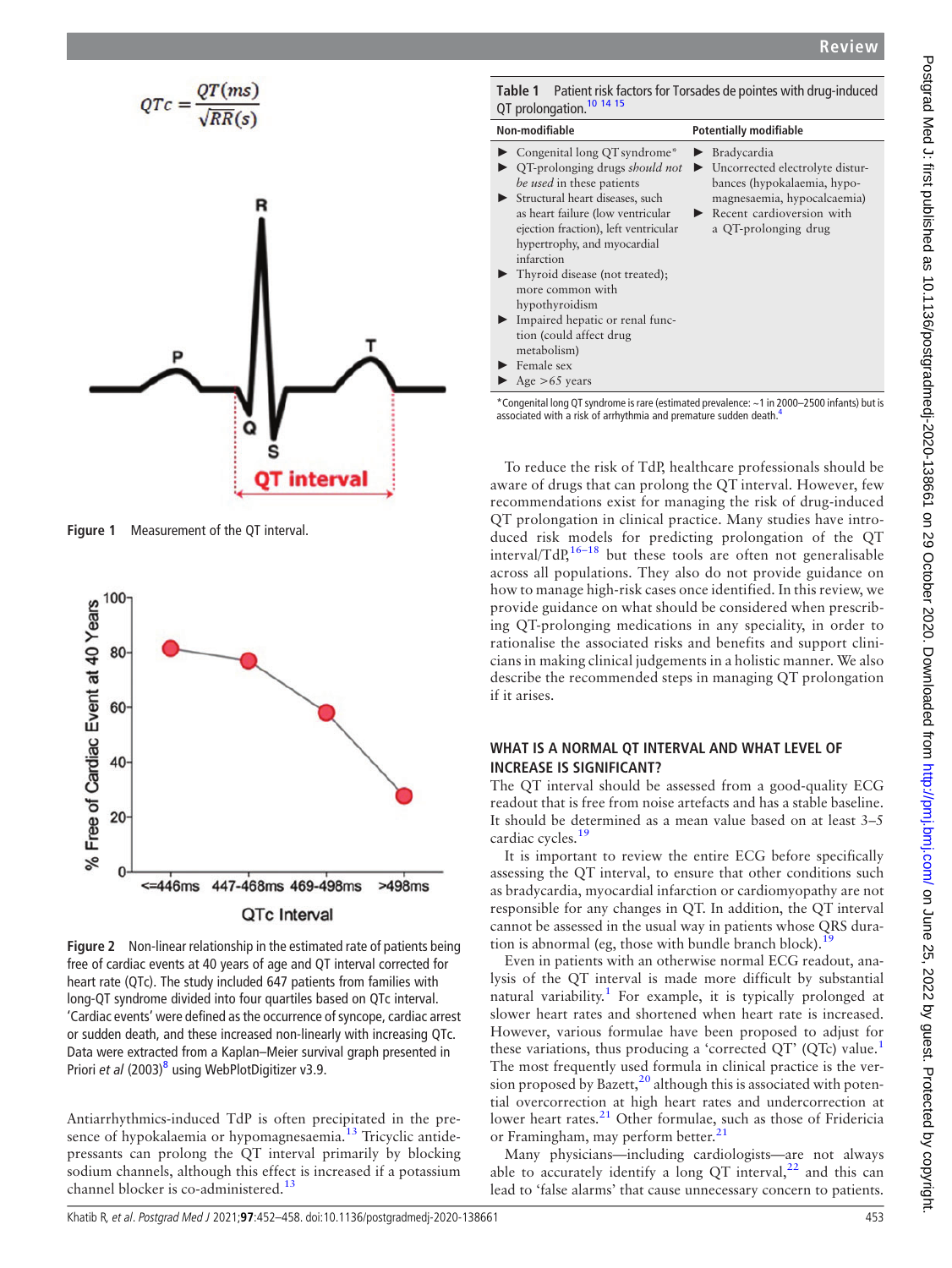The following three-step approach may be an easy-to-use standardised method for measuring  $QT^{23}$ :

- 1. Measure QT from the initial inflection of the Q wave to the end of the T wave, defined as the intersection of a tangent to the steepest slope of the last limb of the Twave and the baseline.
- 2. Apply Bazett's formula to obtain QTc (defined as QT/√RR from the RR interval between the measured and the preceding complex on the ECG; [figure 1\)](#page-1-0).
- 3. Apply an appropriate QTc threshold to differentiate normal from prolonged QT intervals.

Normal QTc intervals are typically considered to be <450 ms for men and  $<460$  ms for women.<sup>[24](#page-6-18)</sup> It should be noted that the predisposition to prolonged QT interval in women diminishes with increasing age<sup>[6](#page-6-4)</sup>; it has been suggested that cardiac ion channel activity is altered by sex hormones, which in turn affects the QT interval.[25](#page-6-19) Thus, differences in cut-off points between men and women are not as relevant among older people. $26$ Irrespective of this, there is no established threshold below which QTc prolongation is free from proarrhythmic risk. $27$ A QTc interval between the sex-specific 'normal' threshold and 500 ms is generally considered to be prolonged; a QTc interval >500 ms may be associated with a substantially elevated risk of TdP.[12](#page-6-8) In general, for every 10 ms increase in the QTc interval, there is around a  $5-7\%$  increase in the risk of developing TdP.<sup>[28](#page-6-22)</sup>

#### WHAT SHOULD BE CONSIDERED WHEN ASSESSING QT PROLONGATION RISK?

When prescribing a drug that may be associated with QT prolongation, the following three factors should be considered to better understand the risk and decide on appropriate actions.

# Individual patient risk factors that increase the risk of TdP with QT-prolonging drugs

Key patient-related risk factors are summarised in [table 1](#page-1-2). Some are very common, such as female sex and age >65 years; others are rare, such as congenital long QTsyndrome. Most clinical cases of drug-induced QT prolongation occur in the presence of at least one of these risk factors, and >70% occur in the presence of two or more.[14](#page-6-23) For individuals with an elevated risk of TdP, the decision to commence a QT-prolonging drug should be made collaboratively with the patient, and the potential impact should be clearly communicated.

# Potential risk and degree of QT prolongation associated with the drug

The UK Medicines and Healthcare products Regulatory Agency (MHRA) has released warnings relating to drug-induced QT prolongation for many commonly used drugs, such as citalopram, domperidone, ondansetron and quinine[.29](#page-6-24)–<sup>32</sup> From a practical perspective, data are inconclusive with regard to arrhythmic risk for drugs that increase the QTc interval by <20 ms; drugs associated with a change in baseline QTc of >20 ms should raise concern[.33](#page-6-25) For example, haloperidol prolongs the QT interval by 15–30 ms, and hence may be considered high risk.<sup>13</sup> Moxifloxacin 400 mg has been associated with QTc interval increases of 7.5–12.5 ms, indicative of some potential risk.<sup>13</sup> By contrast, clarithromycin is associated with increases in QTc interval of <5 ms and has been categorised as 'uncertain' risk, but in view of rare reports of TdP, some caution may be advisable, particularly when using it with other QT-prolonging drugs. $33$  The extent and the associated risk of developing QT prolongation when combining drugs with QT-prolonging effects are still unknown, $34$  but such

combinations do not necessarily have an additive effect.<sup>[16](#page-6-10)</sup> Hence, a pragmatic approach should be employed.

The link between changes in QTand TdP is highly variable. For example, amiodarone can markedly increase QT, but typically has a homogenous effect on the ventricular myocardium and rarely causes  $TdP<sup>35</sup>$ ; by contrast, sotalol is associated with a greater incidence of TdP, particularly at higher doses. The effect of sotalol on QTc prolongation varies from 10 to 40 ms at doses of 160–640 mg/ day.<sup>[12](#page-6-8)</sup> It should also be noted that sotalol is associated with increased dispersion of ventricular repolarisation and can cause TdP in up to  $5\%$  of exposed patients.<sup>[9](#page-6-6)</sup> Furthermore, the extent of QT prolongation can vary between individuals taking the same drug, and can often be dose dependent.<sup>12 36</sup>

Nonetheless, comprehensive lists of drugs that are linked to QT prolongation are available online,<sup>15 33</sup> and individual MHRA Drug Safety Updates may provide further information. Specific drugs can be classified as having 'high risk', 'some risk' or potential risk that is currently 'not categorised'. Selected drugs from each category are provided in [table 2](#page-3-0), although this list is certainly not exhaustive.

# Drug interactions that can increase the risk of QT prolongation

In some instances, interactions between different drugs can increase the risk of QT prolongation.[37 38](#page-6-29) There are three main mechanisms by which this occurs<sup>[1 37 38](#page-6-0)</sup>:

- ► Pharmacodynamic interactions, when two or more drugs that prolong QT interval are co-prescribed, which can lead to an additive or potentiating effect. for example, combining two or more drugs in [table 2](#page-3-0).
- ► Pharmacokinetic interactions, when a drug that does not prolong the QT interval itself reduces the clearance or is metabolised by the same hepatic enzymes, resulting in increased concentrations of the QT-prolonging drug. for example, ritonavir increases the levels of quinidine by decreasing its metabolism (CYP3A4 inhibitor).
- ► Drug-induced electrolyte imbalances, such as hypokalaemia and hypomagnesaemia, which can increase the risk of QT prolongation. for example, loop or thiazide diuretics causing hypokalaemia.

# HOW SHOULD QT PROLONGATION BE MANAGED IN PRACTICE?

Various tools and models have been developed for predicting the risk of QT prolongation/TdP ([table 3](#page-3-1)). Some were limited to specific settings (eg, the Tisdale tool included only patients admitted to cardiac care units),  $^{16}$  $^{16}$  $^{16}$  and others were more general. Some did not account for drug interactions, and others detected high-risk patients when using two or more QTc-prolonging drugs. These tools typically aim to identify high-risk patients by generating a score. However, decision making based on these findings is largely left to clinicians, although some electronic versions also provide suggestions on what to do.

We have developed an algorithm that is more focused on what clinicians should do when using low- and high-risk QTprolonging drugs ([figure 3](#page-4-0)). Overall, it may be that risk assessment tools are useful supplements to better establish the degree of risk, while our simple algorithm can be used to help guide clinical management in patients who are at risk, exposed to QT prolonging medication or have QT prolongation. It provides guidance on what should be done to address many of these risk factors and for monitoring patients prescribed QT-prolonging drugs.

# Considerations before prescribing

Before starting a medicine that may prolong the QT interval, the prescriber should consider the degree of individual patient risk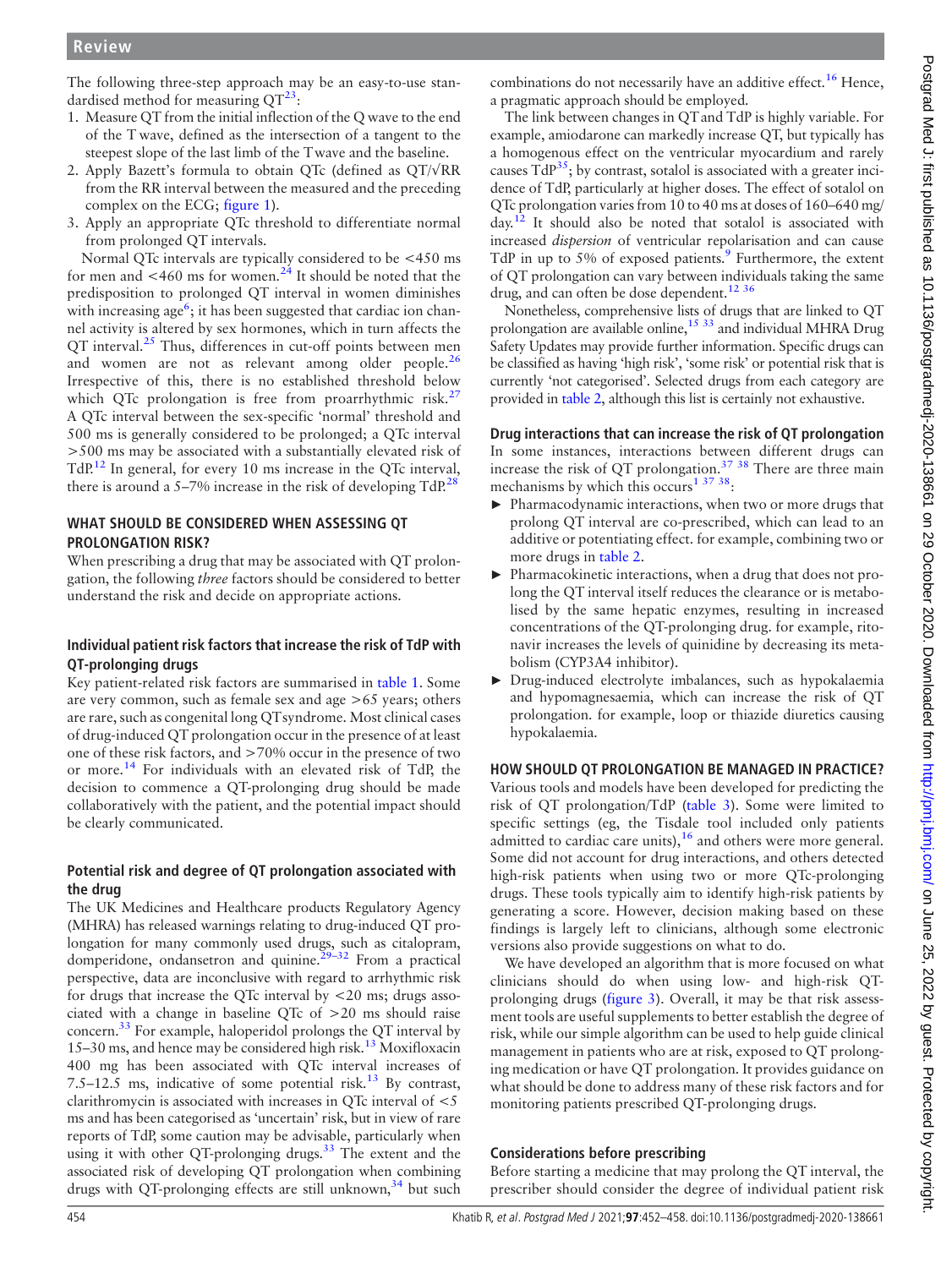<span id="page-3-0"></span>

| Selected drugs that can cause QT prolongation <sup>15 33</sup><br>Table 2                                                                                                                                                                                                                                                                                                                                                                                                                                                                                                                                              |                                                                                                                                                                                                                                                                                                                                                                                                                                                                                                                                                                                                                                                                                                                                                                                                                                                                                                                                                                                                                                            |                                                                                                                                                                                                                                                                                                                                                                                                                                                                                                                                                                                                                                                                                                                                                                                                                                                                                                                                                                                                                                                                                                                                                                                                                                                                            |  |  |  |  |
|------------------------------------------------------------------------------------------------------------------------------------------------------------------------------------------------------------------------------------------------------------------------------------------------------------------------------------------------------------------------------------------------------------------------------------------------------------------------------------------------------------------------------------------------------------------------------------------------------------------------|--------------------------------------------------------------------------------------------------------------------------------------------------------------------------------------------------------------------------------------------------------------------------------------------------------------------------------------------------------------------------------------------------------------------------------------------------------------------------------------------------------------------------------------------------------------------------------------------------------------------------------------------------------------------------------------------------------------------------------------------------------------------------------------------------------------------------------------------------------------------------------------------------------------------------------------------------------------------------------------------------------------------------------------------|----------------------------------------------------------------------------------------------------------------------------------------------------------------------------------------------------------------------------------------------------------------------------------------------------------------------------------------------------------------------------------------------------------------------------------------------------------------------------------------------------------------------------------------------------------------------------------------------------------------------------------------------------------------------------------------------------------------------------------------------------------------------------------------------------------------------------------------------------------------------------------------------------------------------------------------------------------------------------------------------------------------------------------------------------------------------------------------------------------------------------------------------------------------------------------------------------------------------------------------------------------------------------|--|--|--|--|
| High risk                                                                                                                                                                                                                                                                                                                                                                                                                                                                                                                                                                                                              | Some risk                                                                                                                                                                                                                                                                                                                                                                                                                                                                                                                                                                                                                                                                                                                                                                                                                                                                                                                                                                                                                                  | Risk not categorised*                                                                                                                                                                                                                                                                                                                                                                                                                                                                                                                                                                                                                                                                                                                                                                                                                                                                                                                                                                                                                                                                                                                                                                                                                                                      |  |  |  |  |
| Antiarrhythmics,<br>▶<br>class Ia (ajmaline,<br>cibenzoline, disopyr-<br>amide, hydroquini-<br>dine, procainamide,<br>quinidine)<br>Antiarrhythmics,<br>class III (amiodar-<br>one, azimilide,<br>cibenzoline, dofeti-<br>lide, dronedarone,<br>ibutilide, sotalol,<br>vernakalant)<br>$\blacktriangleright$ Arsenic trioxide<br>Artemisinin deriva-<br>tives (artemisinin,<br>artemether/lumefan-<br>trine, artenimol)<br>$\blacktriangleright$ Halofantrine<br>$\blacktriangleright$ Haloperidol<br>Ketanserin<br>Mesoridazine<br>Panobinostat<br>Pimozide<br>Ribociclib<br>Sertindole<br>Thioridazine<br>Vandetanib | Amisulpride<br>▶<br>Anagrelide<br>▶<br>Bedaquiline<br>▶<br>Bosutinib<br>▶<br>Cabozanitib<br>▶<br>Chlorpromazine<br>▶<br>Citalopram<br>▶<br>Crizotinib<br>▶<br>Dasatinib<br>▶<br>$\blacktriangleright$ Delamanid<br>Domperidone<br>▶<br>Dolasetron<br>▶<br>Droperidol<br>Efavirenz<br>▶<br>$\blacktriangleright$ Eribulin<br>Escitalopram<br>▶<br>Fluconazole<br>▶<br>Gatifloxacin<br>▶<br>Hydroxyzine<br>▶<br>$\blacktriangleright$ Iloperidone<br>Lapatinib<br>▶<br>Levomepromazine<br>▶<br>Methadone<br>Moxifloxacin<br>Nilotinib<br>Ondansetron<br>▶<br>Paliperidone<br>▶<br>$\blacktriangleright$ Pasireotide<br>$\blacktriangleright$ Pazopanib<br>$\blacktriangleright$ Quinine<br>Ranolazine<br>$\blacktriangleright$ .<br>$\blacktriangleright$ Romidepsin<br>$\blacktriangleright$ Saquinavir<br>boosted with<br>ritonavir<br>Sildenafil<br>$\blacktriangleright$ Sorafenib<br>Sparfloxacin<br>Sultopride<br>▶<br>Sunitinib<br>Telaprevir<br>Tolterodine<br>Toremifene<br>Tricyclics<br>Vardenafil<br>Voriconazole<br>Ziprasidone | $\blacktriangleright$ Amifampridine<br>Androgen antago-<br>▶<br>nists (abiraterone,<br>bicalutamide, enza-<br>lutamide, fluta-<br>mide, nilutamide)<br>$\blacktriangleright$ Anthracyclines<br>$\blacktriangleright$ Apomorphine<br>Asenapine<br>▶<br>$\blacktriangleright$ Atomoxetine<br>$\blacktriangleright$ Azithromycin<br>Boceprevir<br>▶<br>$\blacktriangleright$ Brompendol<br>Ciprofloxacin<br>▶<br>Clarithromycin<br>▶<br>Clofazimine<br>Chloroquine<br>►<br>$\blacktriangleright$ Clozapine<br>Erythromycin<br>▶<br>$\blacktriangleright$ Foscarnet<br>▶<br>Gonadorelin analo-<br>gues (buserelin,<br>goserelin, histrelin,<br>leuprorelin,<br>triptorelin)<br>$\blacktriangleright$ Gonadorelin<br>antagonists<br>(degarelix)<br>$\blacktriangleright$ Levofloxacin<br>$\blacktriangleright$ Lithium<br>Lofexidine<br>$\triangleright$ Oxaliplatin<br>Olanzapine<br>▶<br>Oxytocin<br>▶<br>Pentamidine<br>▶<br>(intravenous)<br>$\blacktriangleright$ Piperaquine<br>Quetiapine<br>▶<br>Rilpivirine<br>▶<br>Risperidone<br>▶<br>Sodium<br>▶<br>stibogluconate<br>Solifenacin<br>▶<br>Spiramycin<br>Sulpiride<br>Tacrolimus<br>Telavancin<br>Telithromycin<br>Terlipressin<br>Tizanidine<br>Trazodone<br>Venlafaxine<br>Vinflunine<br>Zotepine<br>Zuclopentixol |  |  |  |  |

\*Drugs with less clear evidence of the risk of QT prolongation.

These lists are not exhaustive. Furthermore, other drugs (not included here) do not themselves prolong the QT interval but potentiate the effect of drugs that do. More information can be found online.<sup>15 33</sup>

factors, the risk posed by the specific drug, and the potential impact of other medicines the patient is already receiving [\(table 4\)](#page-4-1). Of course, these must then be balanced against the benefits of treatment with the proposed drug. Prescribers should also consider whether there are any alternative solutions that could reduce the risk of QT prolongation without compromising overall safety and efficacy.

<span id="page-3-1"></span>

| Table 3<br>QT prolongation risk assessment tools                                                                                |                                                                                                                                                                                                                                                                                                                                                                                                                                                                                                                                                                                                                                                                                                                                                                                                                                                                         |  |  |  |  |
|---------------------------------------------------------------------------------------------------------------------------------|-------------------------------------------------------------------------------------------------------------------------------------------------------------------------------------------------------------------------------------------------------------------------------------------------------------------------------------------------------------------------------------------------------------------------------------------------------------------------------------------------------------------------------------------------------------------------------------------------------------------------------------------------------------------------------------------------------------------------------------------------------------------------------------------------------------------------------------------------------------------------|--|--|--|--|
| Tool                                                                                                                            | <b>Description</b>                                                                                                                                                                                                                                                                                                                                                                                                                                                                                                                                                                                                                                                                                                                                                                                                                                                      |  |  |  |  |
| Tisdale risk score for QT<br>prolongation (www.<br>mdcalc.com/tisdale-risk-<br>score-qt-prolongation) <sup>16</sup>             | Predicts the risk of QT prolongation >500 ms in<br>hospitalised patients. Uses risk factors that are weighted.<br>Suitable for patients in CCCUs. A score ≥11 predicted<br>development of a QT interval >500 ms. The tool was<br>developed using patients admitted to CCCUs and hence<br>generalisability to broader populations may be limited.                                                                                                                                                                                                                                                                                                                                                                                                                                                                                                                        |  |  |  |  |
| MedSafety Scan (MSS) QT<br>prolongation risk score<br>(https://medsafetyscan.<br>$\text{orq}$                                   | A platform for therapeutic decision support that<br>incorporates the QT drugs database from the<br>CredibleMeds website with reliable drug-drug<br>interaction predictions to identify patients at greatest<br>risk of major adverse drug reactions. Built to deliver<br>accurate therapeutic risk assessment without false<br>positives or irrelevant information. Calculation of QT risk<br>score for ICU patients based on Tisdale risk score<br>(validated), or for non-ICU patients using the MSS QT<br>prolongation risk score (non-validated). It includes the<br>risk factors in the Tisdale tool and additional risk factors<br>reported in the literature, such as drug interactions and<br>other validated cardiac risk factors. It is more<br>comprehensive than the Tisdale tool. Provides advice on<br>drug interactions.                                 |  |  |  |  |
| Risk of QT drug-drug<br>interactions assessment<br>tool. $34$                                                                   | A tool enabling the identification of patients with an<br>increased risk of QTc prolongation when using two or<br>more QTc-prolonging drugs with a known risk of TdP.<br>Includes seven risk factors that are predictors of QT<br>prolongation. Development of the tool might have had<br>selection bias as the prevalence of QT prolongation was<br>quite high compared with the overall prevalence found in<br>the literature review. Also, the tool does not take into<br>account the variety of QT drug-drug interactions. This<br>could be due to the fact that stratification of QT drug-<br>drug interactions is extremely complex and will most<br>likely require a clinical decision in the absence of clear<br>studies in this area.                                                                                                                          |  |  |  |  |
| Sharma clinical decision<br>support system. <sup>39</sup>                                                                       | A clinical decision support system to prevent the use of<br>QT-prolonging medications in the hospital setting.<br>Detects patients at risk of significant QT prolongation<br>(QTc >500 ms) and alerts providers ordering<br>QT-prolonging drugs. ECGs are automatically screened<br>and those with significant QT prolongation (QTc > 500 ms<br>for adults; >470 ms for paediatric patients) have<br>"Prolonged QT" documented in their records. When<br>QT-prolonging drugs are ordered in a patient previously<br>identified as having significant QT prolongation, the<br>prescriber is alerted. The alert presents the name of the<br>drug, level of the risk (risk of or possible risk of TdP), any<br>QT-prolonging drug already on the medication list, and<br>a link to online educational resources with more<br>information on how to manage QT prolongation. |  |  |  |  |
| Hincapie-Castillo<br>predictive model for drug-<br>associated QT<br>prolongation. <sup>40</sup>                                 | A model for predicting severe QT interval prolongation in<br>hospitalised patients using inpatient electronic health<br>record data. The model includes 26 factors for predicting<br>the 24-hour risk of QT events on hospital day 1 and on<br>hospital days 2–5.                                                                                                                                                                                                                                                                                                                                                                                                                                                                                                                                                                                                       |  |  |  |  |
| Bindraban risk model for<br>predicting QTc interval<br>prolongation in patients<br>using QTc-prolonging<br>drugs. <sup>41</sup> | A risk model to predict QTc interval prolongation of<br>eligible ECGs. The model was developed by examining<br>ECGs recorded in patients using one or more QTc-<br>prolonging drugs. Independent risk factors for QTc<br>interval prolongation were determined and risk scores<br>were assigned. The model predicts the risk of QTc interval<br>prolongation.                                                                                                                                                                                                                                                                                                                                                                                                                                                                                                           |  |  |  |  |

CCCU, cardiac critical care unit; ECG, electrocardiogram; ICU, intensive care unit; QTc, corrected QT; TdP, Torsades de Pointes.

# The QT-prolonging drugs management algorithm

If a QT-prolonging drug is considered appropriate, the prescriber may consider the management protocol shown in [figure 3.](#page-4-0) First, they should correct modifiable risk factors as far as possible. In particular, electrolyte deficiencies such as hypokalaemia and hypomagnesaemia should be rectified, with the aim of increasing Postgrad Med J: first published as 10.1136/postgradmedj-2020-138661 on 29 October 2020. Downloaded from http://pmj.bmj.com/ on June 25, 2022 by guest. Protected by copyright. Postgrad Med J: first published as 10.1136/postgradmedj-2020-138661 on 29 October 2020. Downloaded from <http://pmj.bmj.com/> on June 25, 2022 by guest. Protected by copyright.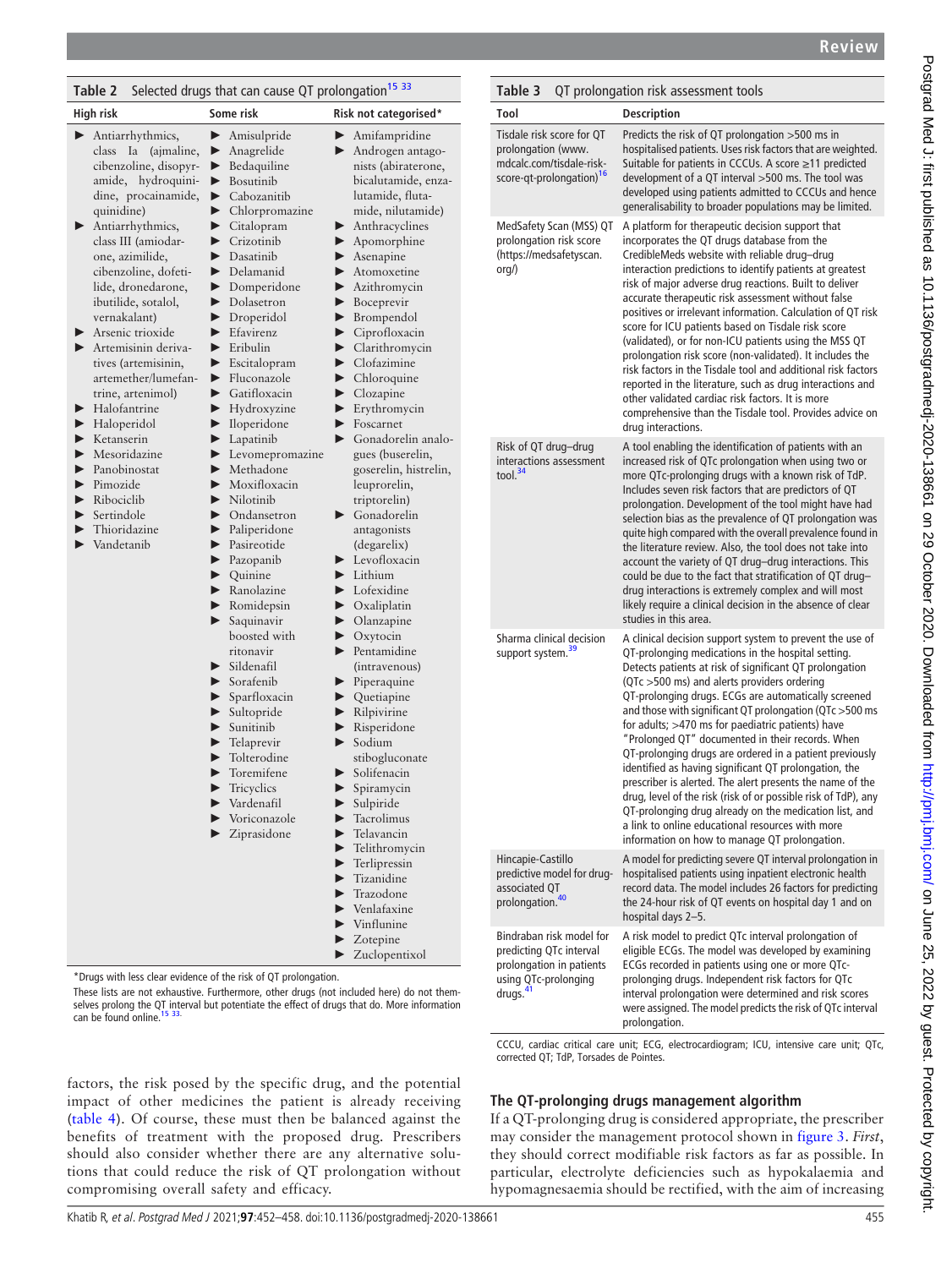<span id="page-4-0"></span>

Figure 3 Management of QT prolongation in practice.

<span id="page-4-1"></span>

| Table 4                                                                                       | How to assess the risk of drug-induced QT prolongation   |  |
|-----------------------------------------------------------------------------------------------|----------------------------------------------------------|--|
| <b>Key questions</b>                                                                          |                                                          |  |
| Does the patient have any risk factors for QT prolongation?                                   |                                                          |  |
| Is the new medication associated with a risk of QT prolongation?                              |                                                          |  |
| Are there any potential drug interactions that could increase the risk of QT<br>prolongation? |                                                          |  |
|                                                                                               | Is the medication essential? Are there any alternatives? |  |

levels towards the higher end of the normal range. In addition, any other currently prescribed medicines that are not necessary should be stopped or changed, particularly if they are known to directly or indirectly increase the risk of QT prolongation.

If the new drug carries a low risk of QT prolongation (eg, listed as a potential side effect), no other drugs that prolong QTare coprescribed, and the patient has no other associated risk factors, treatment should proceed and no additional monitoring is necessary. In the event that a drug with low QT prolongation risk is prescribed, but the patient has known risk factors and/or is prescribed another drug that is linked with QT prolongation, it may be necessary to take a baseline ECG and repeat once the drug reaches steady state [\(figure 3\)](#page-4-0). Importantly, if the patient has

congenital long QT syndrome, an alternative treatment should be sought even if the proposed drug has only a low risk of prolongation.

If the proposed drug carries a high risk of QT prolongation (eg, listed as a caution or contraindication in the product information), the management protocol should again be based on patient risk factors and/or concurrently prescribed QT-prolonging drugs ([figure 3\)](#page-4-0). In the absence of these additional concerns, treatment can proceed; however, a baseline ECG should be taken and may be repeated once the drug reaches steady state. No regular ECG monitoring is needed if the patient remains asymptomatic (although most patients will not have symptoms even if their QT interval is prolonged).

If any patient risk factors are present or another QTprolonging drug is concurrently prescribed, treatment may still go ahead, but a baseline ECG is needed. Furthermore, the ECG should be repeated once the drug reaches steady state, and then repeated as appropriate (eg, in the event of symptoms). Alternatives should always be sought in patients with preexisting QT prolongation or congenital long QT syndrome.

Where relevant, patients should be educated on the common symptoms of cardiac arrhythmias—such as dizziness, palpitations and syncope—and advised on when to seek medical attention. Any individual who presents with palpitations, light-headedness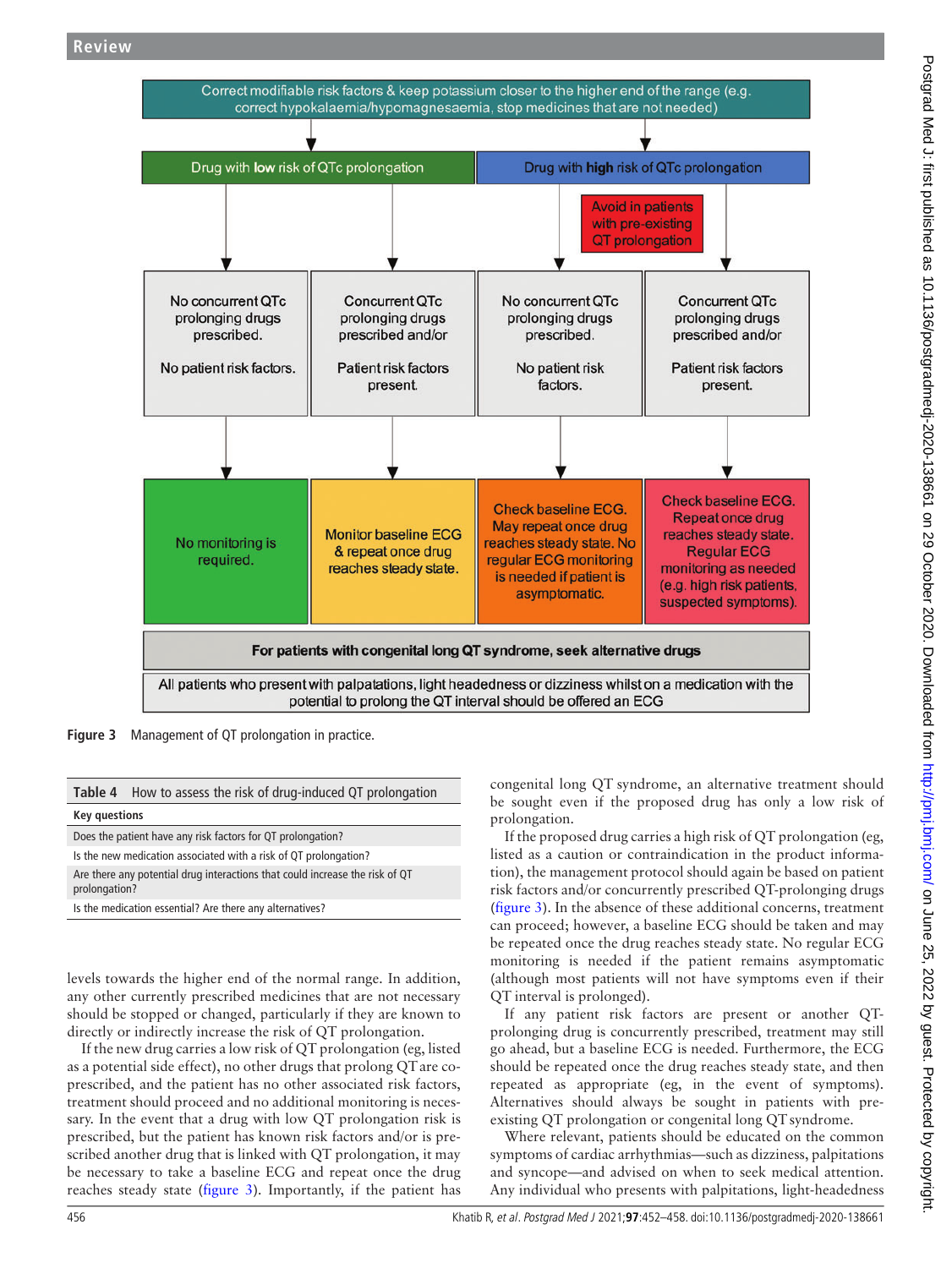or dizziness while receiving a medicine associated with prolongation of the QT interval should be offered an ECG, regardless of other risk factors.

#### Monitoring

It is impractical to perform an ECG every time a QT-prolonging medicine is prescribed. Nonetheless, there are a number of situations in which ECG monitoring is recommended (eg, those listed in [figure 3\)](#page-4-0). In these instances, we advise the following:

- ► Carry out a baseline ECG and repeat when drug levels are likely to be at steady state (generally after around 4–5 halflives);
- ► Consider repeating the ECG after dose changes;
- ► If there is a significant change in QTc (eg, an increase of >50 ms or an absolute value >500 ms), the prescriber should check and correct any electrolyte imbalances; if QTc prolongation is not resolved, dose reduction or cessation should be considered.

#### When to refer

A cardiologist should be consulted if there is uncertainty about the ECG (eg, patients with QT prolongation (eg, >480 ms) in the absence of QT prolonging drugs, or a persistent prolongation that is not resolved with the above measures) or in the presence of ventricular arrhythmia. It is important when referring to ensure that cardiac and family history is taken. A cardiologist can advise on the degree of QT prolongation and its implications, but may have limited knowledge on the individual agents used, for example in the case of psychotropic drugs. In many cases, a risk-benefit assessment will need to be undertaken on the implications of not taking the potential QT prolonging medication. Ultimately, the decision on whether or not to prescribe, and when to use a replacement agent, lies with the prescriber.

#### **CONCLUSIONS**

Prolongation of the QT interval can be associated with lifethreatening cardiac arrhythmia. Although rare cases of inherited long QT syndrome may underlie this, QT prolongation is more commonly associated with particular drug therapies in the presence of modifiable and/or non-modifiable risk factors. Clinicians must be aware of drugs that can cause prolongation of the QT interval, their level of risk, associated risk factors, and how to manage patients taking these drugs.

#### Main messages

- ► Many drug therapies are associated with prolongation of the QT interval, and this may increase the risk a potentially lifethreatening cardiac arrhythmia called Torsades de Pointes.
- ► When prescribing drugs associated with QT prolongation, three key factors should be considered: patient-related risk factors; the potential risk and degree of QT prolongation associated with the proposed drug; and co-prescribed medicines that could increase the risk of QT prolongation.
- ► If a QT-prolonging drug is prescribed, modifiable risk factors should be corrected as far as possible; appropriate use of ECG at baseline and again once the drug reaches steady state may be necessary in some cases.

# Current research questions

- ► What are the predictors of Torsades de Pointes among patients who have QT prolongation?
- $\triangleright$  Which patients who are prescribed medicines that could prolong the QT interval are likely to benefit from ECG monitoring?
- ► What is the safe and ideal frequency for monitoring U&Es, magnesium and ECG among patients prescribed medicines that can prolong the QT interval.

# Key References

- 1. Trinkley KE, Lee Page R, Lien H, et al. QT interval prolongation and the risk of Torsades de Pointes: essentials for clinicians. Curr Med Res Opin 2013;29:1719–1726.
- 2. Baxter K, Preston CL (eds). Stockley's drug interactions. 2019. <https://about.medicinescomplete.com> (accessed 6 September 2020).
- 3. Nachimuthu S, Assar MD, Schussler JM. Drug-induced QT interval prolongation: mechanisms and clinical management. Ther Adv Drug Saf 2012;3:241–53.

# Self-assessment questions

- 1. True or false: The following patient risk factors for Torsades de Pointes with drug-induced QT prolongation are modifiable:
	- A. Congenital long QT syndrome
	- B. Female sex
	- C. Uncorrected electrolyte disturbances
- 2. Which of the following statements about QTc intervals are true?
	- A. The normal QTc intervals are typically considered to be <450 ms for men and <460 ms for women
	- B. In general, for every 20 ms increase in the QTc interval, there is a 5% increase in the risk of arrhythmic events
	- C. Drugs associated with changes of >20 ms should not typically raise concern
- 3. Which of the following mechanisms of interaction between different drugs can increase the risk of QT prolongation?
	- A. Pharmacodynamic interactions
	- B. Pharmacokinetic interactions
	- C. Drug-induced electrolyte imbalances
- 4. Which of the following should a prescriber consider when giving a drug with a high risk of QT prolongation to a patient with no additional risk factors?
	- A. Checking baseline ECG
	- B. Repeating the ECG once the drug reaches steady state
	- C. Regular ECG monitoring even if the patient is asymptomatic
- 5. A cardiologist should be consulted:
	- A. Whenever a drug with a high risk of QT prolongation is prescribed
	- B. If there is uncertainty about the ECG (eg, persistent prolongation that proves hard to resolve)
	- C. In the presence of ventricular arrhythmia.